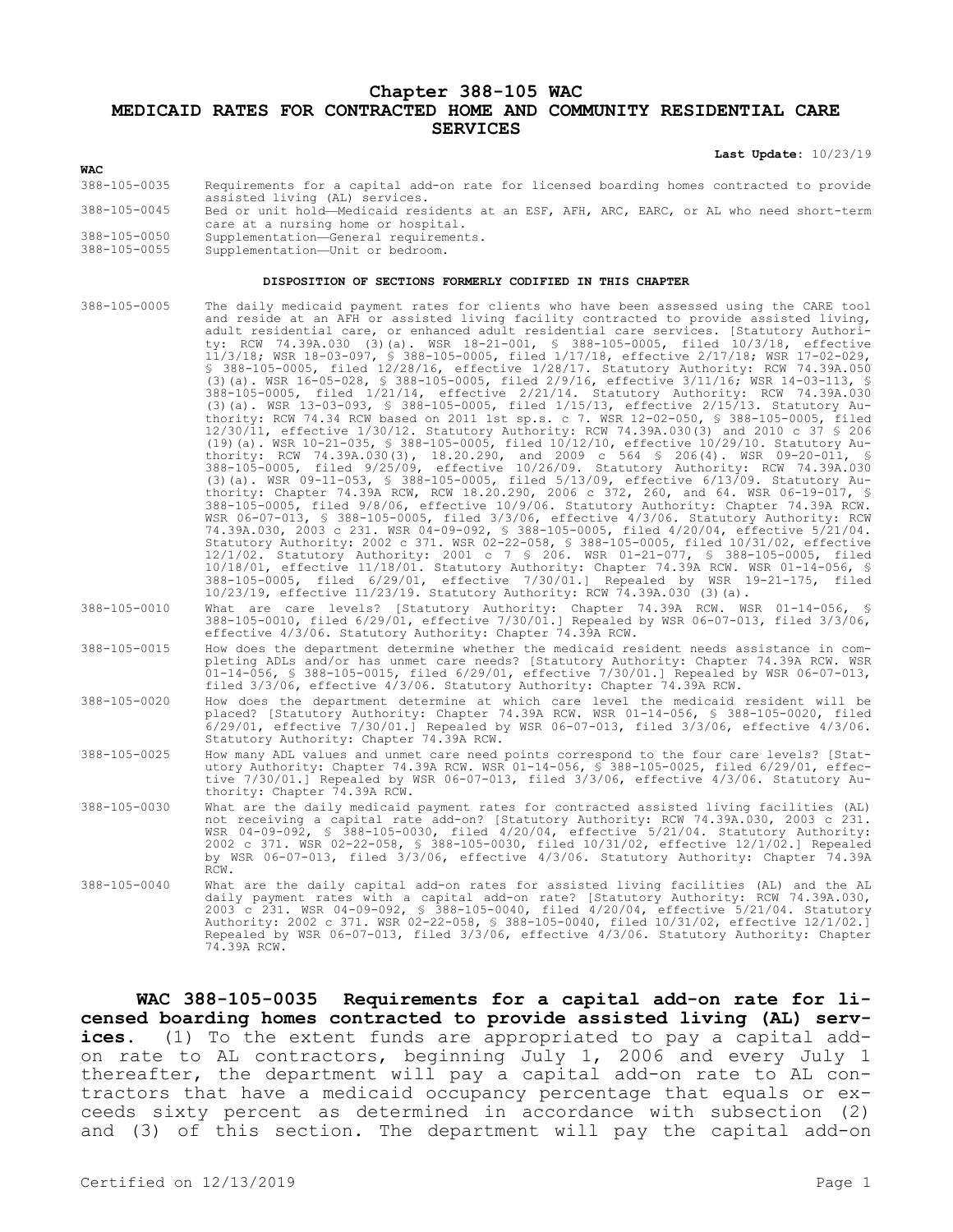rate to those AL contractors meeting the sixty percent medicaid occupancy percentage for a full fiscal year i.e., July 1 through June 30.

(2) The department will determine an AL contractor's medicaid occupancy percentage by dividing its medicaid resident days from the last six months of the calendar year preceding the applicable July 1 rate effective date by the product of the weighted average for all its licensed boarding home beds irrespective of use times the calendar days (one hundred eighty-four) for the same six-month period.

(3) For the purposes of this section, medicaid resident days include those clients enrolled in medicaid managed long-term care programs, including but not limited to the program for all inclusive care (PACE) and medicaid/medicare integration project (MMIP).

[Statutory Authority: Chapter 74.39A RCW, RCW 18.20.290, 2006 c 372, 260, and 64. WSR 06-19-017, § 388-105-0035, filed 9/8/06, effective 10/9/06. Statutory Authority: Chapter 74.39A RCW. WSR 06-07-012, § 388-105-0035, filed 3/3/06, effective 4/3/06. Statutory Authority: 2002 c 371. WSR 02-22-058, § 388-105-0035, filed 10/31/02, effective 12/1/02.]

**WAC 388-105-0045 Bed or unit hold—Medicaid residents at an ESF, AFH, ARC, EARC, or AL who need short-term care at a nursing home or hospital.** (1) An enhanced services facility (ESF) that contracts to provide services under chapter 70.97 RCW and an adult family home (AFH) or assisted living facilities contracted to provide adult residential care (ARC), enhanced adult residential care (EARC), or assisted living services (AL) under chapter 74.39A RCW, must hold a medicaid eligible resident's bed or unit if:

(a) The medicaid resident needs short-term care in a nursing home or hospital;

(b) The medicaid resident is likely to return to the ESF, AFH, ARC, EARC, or AL; and

(c) The department pays the ESF, AFH, ARC, EARC, or AL as set forth under subsection (3), (4), or (5) of this section.

(2) The ESF, AFH, ARC, EARC, or AL must hold a medicaid resident's bed or unit for up to twenty days when the department pays the ESF, AFH, ARC, EARC, or AL under subsections (3), (4), or (5) of this section.

(3) The department will pay an ESF seventy percent of the resident's medicaid daily rate set at the time he or she left the ESF for the first through twentieth day of the resident's hospital or nursing home stay.

(4) The department will pay an ARC, EARC, or AL seventy percent of the resident's medicaid daily rate set at the time he or she left the ARC, EARC, or AL for the first through seventh day of the resident's hospital or nursing home stay and eleven dollars a day for the eighth through twentieth day.

(5) The department will pay an AFH seventy percent of the resident's medicaid daily rate set at the time he or she left the AFH for the first through seventh day of the resident's hospital or nursing home stay and fifteen dollars per day for the eighth through twentieth day.

(6) A medicaid resident's short-term stay in a nursing home or hospital must be longer than twenty-four hours for subsection (3) or (4) of this section to apply.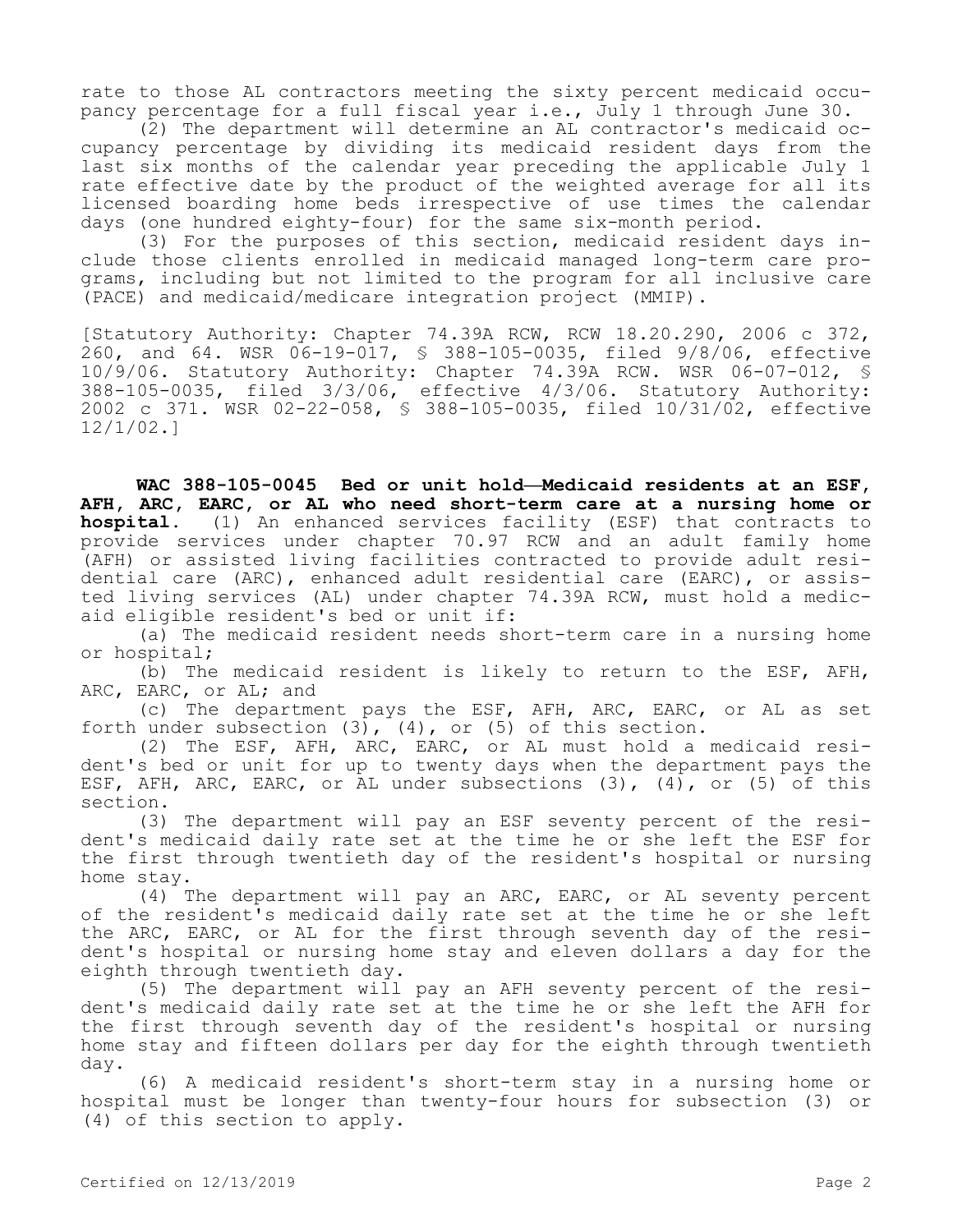(7) If a medicaid resident stays at a hospital or nursing home for more than twenty-four hours, the ESF, AFH, ARC, EARC, or AL must notify the department by email, fax, or telephone within twenty-four hours after the initial twenty-four hour period. If the end of the initial twenty-four hour period falls on a weekend or state holiday, the ESF, AFH, ARC, EARC, or AL must notify the department within twentyfour hours after the weekend or holiday.

(8) If a medicaid resident returns to the ESF, AFH, ARC, EARC, or AL from the hospital or nursing home and stays there for less than twenty-four hours before returning to the hospital or nursing home, the existing bed hold period continues to run. If the medicaid resident stays at the ESF, AFH, ARC, EARC, or AL for more than twenty-four hours before returning to the hospital or nursing home, a new bed hold period begins.

(9) The department's social service worker or case manager may determine that the medicaid resident's hospital or nursing home stay is not short term and he or she is unlikely to return to the ESF, AFH, ARC, EARC, or AL. If the social service worker or case manager makes such a determination, the department may cease payment the day it notifies the contractor of its decision.

(10) An ESF, AFH, ARC, EARC, or AL may seek third-party payment for a bed or unit hold that lasts for twenty-one days or longer or if the department determines that the medicaid resident's hospital or nursing home stay is not short-term and he or she is unlikely to return. The third-party payment must not exceed the resident's medicaid daily rate paid to the ESF, AFH, ARC, EARC, or AL.

(11) If third-party payment is not available for a bed or unit hold that lasts for twenty-one days or longer, the medicaid resident may return to the first available and appropriate bed or unit at the ESF, AFH, ARC, EARC, or AL if he or she continues to meet the admission criteria under chapter 388-106 WAC.

(12) When the medicaid resident's stay in the hospital or nursing home exceeds twenty days or the department's social service worker or case manager determines that the medicaid resident's stay in the nursing home or hospital is not short-term and he or she is unlikely to return to the ESF, AFH, ARC, EARC, or AL, only subsection (10) and (11) of this section apply to a private contract between the contractor and a third party regarding the medicaid resident's unit or bed.

[Statutory Authority: RCW 74.08.090, 74.09.520. WSR 16-19-055, § 388-105-0045, filed 9/16/16, effective 10/17/16. Statutory Authority: RCW 74.39A.030(3), 18.20.290, and 2009 c 564 § 206(4). WSR 09-20-011, § 388-105-0045, filed 9/25/09, effective 10/26/09. Statutory Authority: RCW 74.39A.030 (3)(a). WSR 09-11-053, § 388-105-0045, filed 5/13/09, effective 6/13/09. Statutory Authority: Chapter 74.39A RCW, RCW 18.20.290, 2006 c 372, 260, and 64. WSR 06-19-017, § 388-105-0045, filed 9/8/06, effective 10/9/06. Statutory Authority: Chapter 74.39A RCW. WSR 06-07-013, § 388-105-0045, filed 3/3/06, effective 4/3/06. Statutory Authority: RCW 74.39A.030, 2003 c 231. WSR 04-09-092, § 388-105-0045, filed 4/20/04, effective 5/21/04.]

**WAC 388-105-0050 Supplementation—General requirements.** (1) Supplementation of the medicaid daily payment rate is an additional payment requested from a medicaid recipient or a third-party payer by an adult family home (AFH) contractor or a licensed boarding home con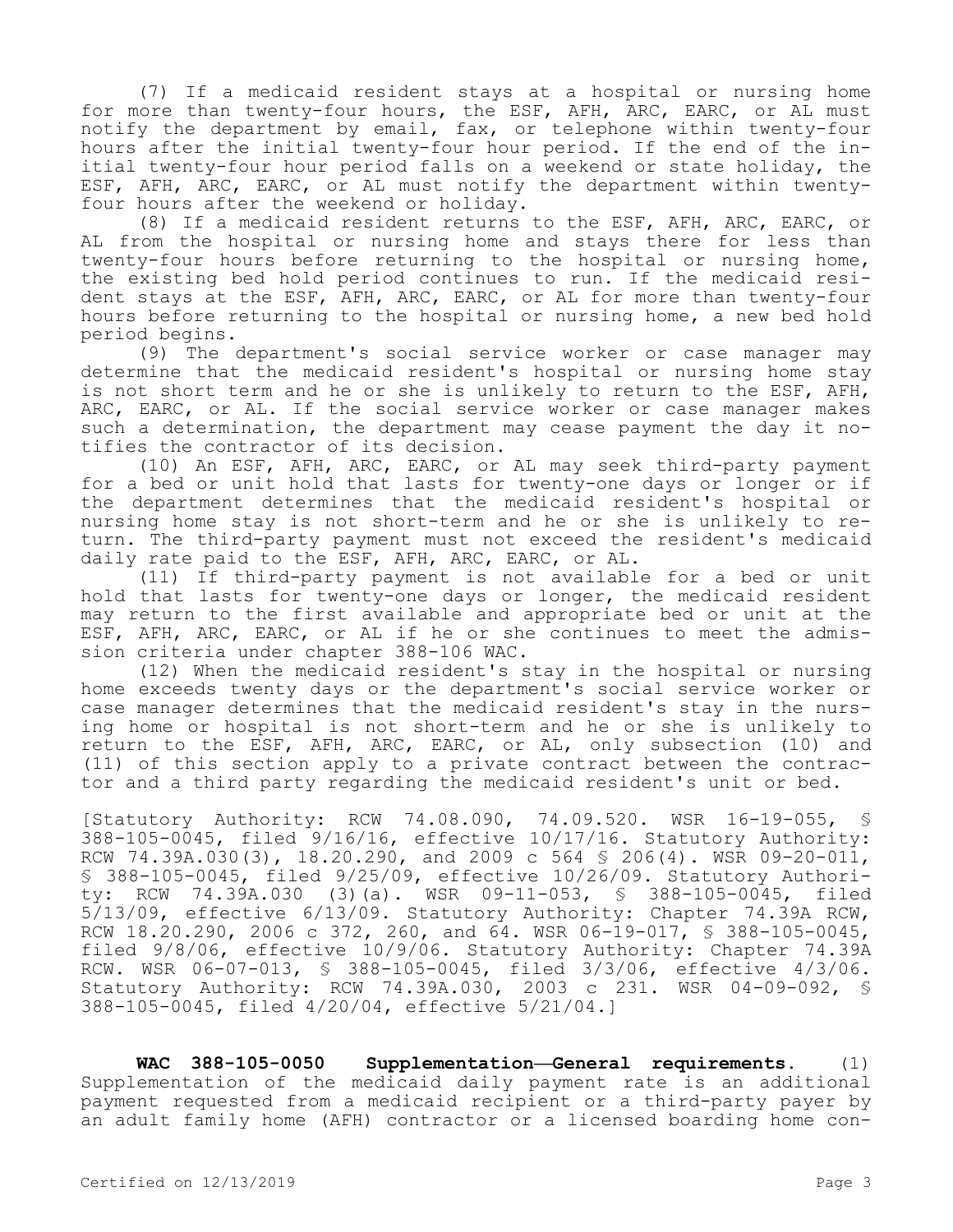tractor with a contract to provide adult residential care (ARC), enhanced adult residential care (EARC), or assisted living (AL) services.

(2) The AFH, ARC, EARC, or AL contractor may not request supplemental payment of a medicaid recipient's daily rate for services or items that are covered in the daily rate, and the contractor is required to provide:

(a) Under licensing chapters 388-76 or [388-]78A WAC and chapter 388-110 WAC; and/or

(b) In accordance with his or her contract with the department.

(3) Before a contractor may request supplemental payments, the contractor must have a supplemental payment policy that has been given to all applicants for admittance and current residents. In the policy, the contractor must inform the applicant for admittance or current resident that:

(a) The department medicaid payment plus any client participation assigned by the department is payment in full for the services, items, activities, room and board required by the resident's negotiated service plan per chapter 388-78A WAC or the negotiated care plan per chapter 388-76 WAC and its contract with the department; and

(b) Additional payments requested by the contractor are for services, items, activities, room and board not covered by the medicaid per diem rate.

(4) For services, items and activities, the supplementation policy must comply with RCW 70.129.030(4).

(5) For units or bedrooms for which the contractor may request supplemental payments, the contractor must include in the supplemental payment policy the:

(a) Units and/or bedrooms for which the contractor may request supplementation;

(b) Action the contractor will take when a private pay resident converts to medicaid and the resident or a third party is unwilling or unable to pay a supplemental payment in order for the resident to remain in his or her unit or bedroom. When the only units or bedrooms available are those for which the contractor charges a supplemental payment, the contractor's policy may require the medicaid resident to move from the facility. However, the contractor must give the medicaid resident thirty days notice before requiring the medicaid resident to move.

(6) For the medicaid resident for whom the contractor receives supplemental payments, the contractor must indicate in the resident's record the:

(a) Unit or bedroom for which the contractor is receiving a supplemental payment;

(b) Services, items, or activities for which the contractor is receiving supplemental payments;

(c) Who is making the supplemental payments;

(d) Amount of the supplemental payments; and

(e) Private pay charge for the unit or bedroom for which the contractor is receiving a supplemental payment.

(7) When the contractor receives supplemental payment for a unit or bedroom, the contractor must notify the medicaid resident's case manager of the supplemental payment.

[Statutory Authority: RCW 74.39A.901. WSR 07-04-042, § 388-105-0050, filed 1/30/07, effective 3/2/07.]